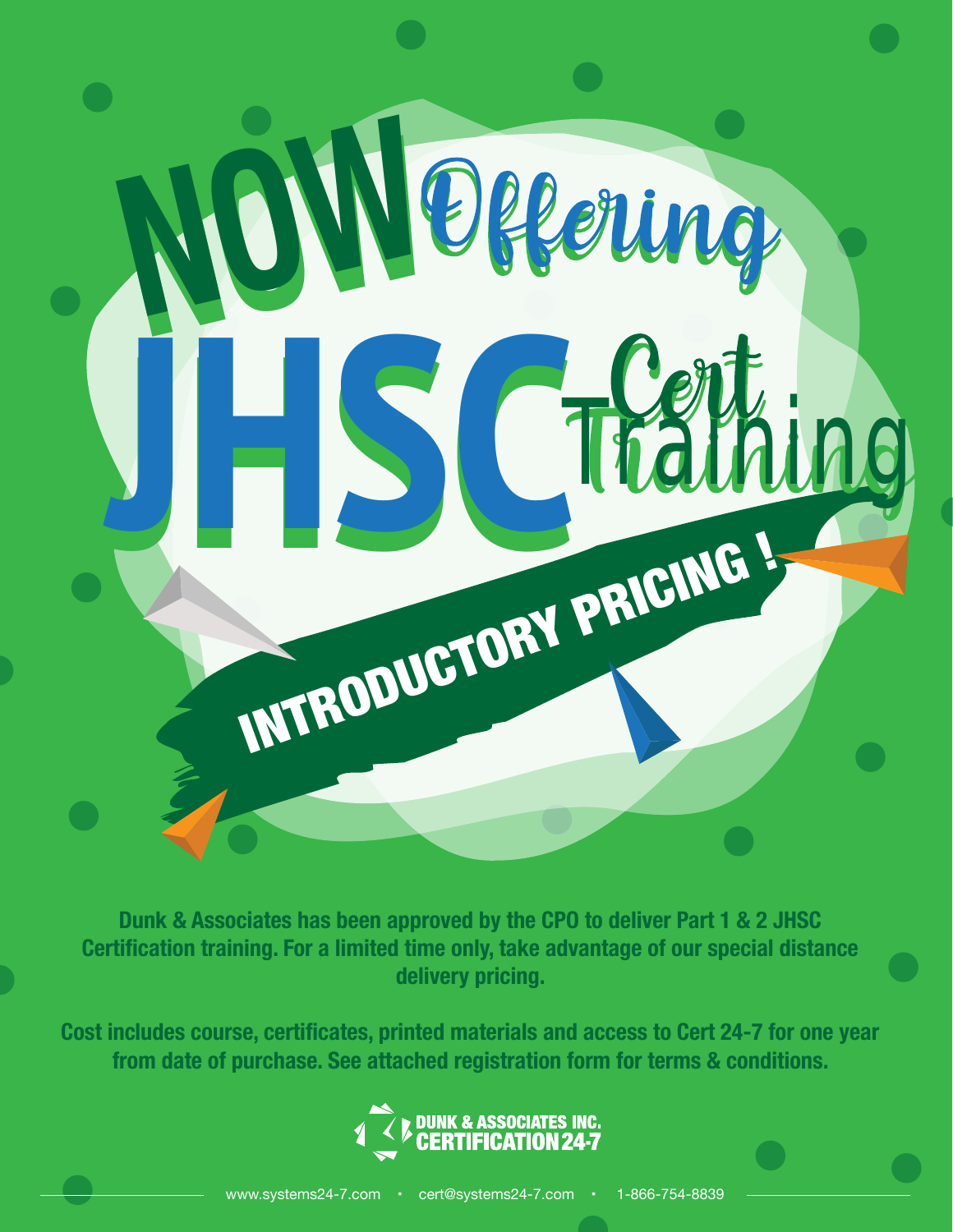

Dunk & Associates is pleased to now be a CPO approved provider of JHSC Certification Training.

Companies in Ontario with 20 or more employees are required to have a Joint Health and Safety Committee (JHSC) that complies with the Occupational Health and Safety Act (OHSA). For most, that means having at least two JHSC certified committee members - one worker and one management representative. In case of turnover, we recommend ensuring you have ample certified members on your committee. JHSC Certification can also be used as training for health and safety representatives.

Both Part 1 and Part 2 training must be completed for a member to be fully certified. Please refer to the important timelines listed on the order form. JHSC Certification training is transferable, meaning employees are not required to re-do their Part 1 or Part 2 training if an employee changes workplace sectors.

#### **Part 1: Health and Safety Basic Certification Training**

Dunk & Associates Inc., Part 1 training is designed to cover the learning outcomes outlined in the MLTSD's JHSC Certification Training Standard. At the end of training, learners will be required to write a final evaluation comprised of 31 multiple choice and true/false questions. Learners must achieve at least 75% on their final evaluation to receive their Part 1 certificate. Part 1 training has been organized into six modules instructed over three full days.

- Module 1: Foundational Knowledge
- Module 2: Safety Committees and How They Work
- Module 3: Hazards and Your Health
- Module 4: Workplace Inspections
- Module 5: Dealing with Hazards
- Module 6: Reporting and Investigations

# **Part 2: Hazard-Specific Training**

Dunk & Associates Inc., Part 2 training is designed to cover the learning outcomes outlined in the MLTSD's JHSC Certification Training Standard. Part 2 training is designed to refresh the knowledge obtained in Part 1 and further develop skills related to the R.A.C.E. process. Unlike other providers, our Part 2 training is generic in nature, meaning the hazards selected can be found in all workplaces, regardless of sector. Our case studies walk through a variety of realistic scenarios which can be found in many workplace settings. At the end of training, learners will be required to complete a group activity based on one of the hazards listed below and then write a final evaluation comprised of 15 multiple choice and true/false questions. Learners must achieve at least 75% on their final evaluation to receive their Part 2 certificate. Dunk & Associates offers Part 2 training over 2 or 3 days, comprising approx. 15 hours of training.

- Module 1: Review of Key Concepts
- Module 2: Control of Workplace Violence, Harassment and Bullying
- Module 3: Control of Infections, Disease, Virus and Pathogens
- Module 4: Control of Chemical Hazards (WHMIS)
- Module 5: Control of Musculoskeletal Injuries and Disorders
- Module 6: Control of Slip, Trip and Fall Injuries
- Module 7: Control of Housekeeping, Racking and Storage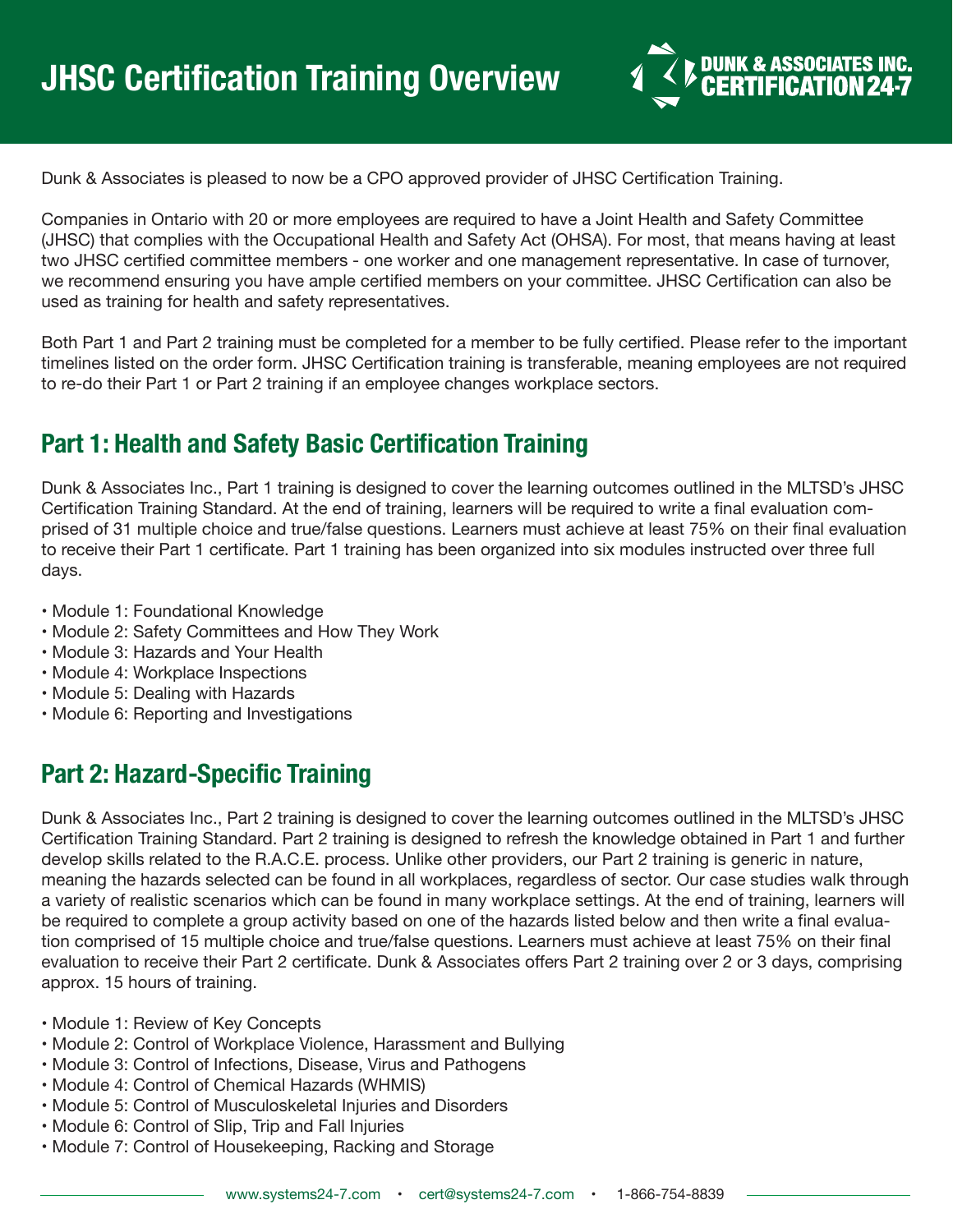

# **Steps to Registration**

- 1. Please review the technical requirements (see below) and ensure all learners can meet the specifications.
- 2. Complete this registration form email to cert@systems24-7.com.
- 3. Within 2 business days of receipt of registration:
	- Confirmation and Advanced Course Materials will be sent to learner's personal email address.
	- An instructional email and access codes (username and passcode are sent separately from Certification 24-7 to ensure security of information) are emailed to the learner. Once the learner receives the instructions and access codes, the learner must access www.cert24-7.com and register for their class. Refer to Advance Course Materials.
- 4. When attending training, learner must show a valid photo ID for identification.
- 5. Once the learning modules and final evaluations/assignments are complete, the learner will receive their Part 1 and/or Part 2 Certificate of Successful Completion.

# **Important Timelines**

- Once you start your distance sessions, you must finish them. If for some reason you cannot finish your classes, please contact Dunk & Associates.
- You must complete Part 2 within 12 months of Part 1 completion. Failure to do so will result in the learner needing to complete Part 1 over again in its entirety at the regular fee.
- A refresher is required every three years for JHSC certification to remain valid.
- Payment is valid for one calendar year. This allows the flexibility to select a course time that is suitable to the learner.
- Unlimited access to the Cert 24-7 is open for one year from the date of registration.

# **Technical Requirements for Distance Learning**

Any learner who registers for distance learning **must** have the following: **computer or laptop** (no tablets or mobile devices) with web camera, microphone, headphones, reliable internet connection, quiet learning space, and Adobe Connect application installed. Instructions for installing Adobe Connect and performing connectivity tests will be sent to the learner. Please ensure learners can meet these requirements before registering.

# **Accessibility**

Dunk & Associates is committed to creating accessible programs by removing barriers for people with disabilities. Our goal is to ensure accessibility and ease of use for all participants. If you, the participant, have a specific accessibility requirement, please make it known and we will take all reasonable steps to meet your accommodation needs.

At any point in time, participants have the ability to communicate with a safety professional for one-on-one assistance through email and toll-free telephone support. This includes outside the hours of learning. Throughout the live facilitated webinars, participants have the ability to send an instant message to the instructor with their questions. Following a webinar, instructors remain online to provide any additional support and assistance.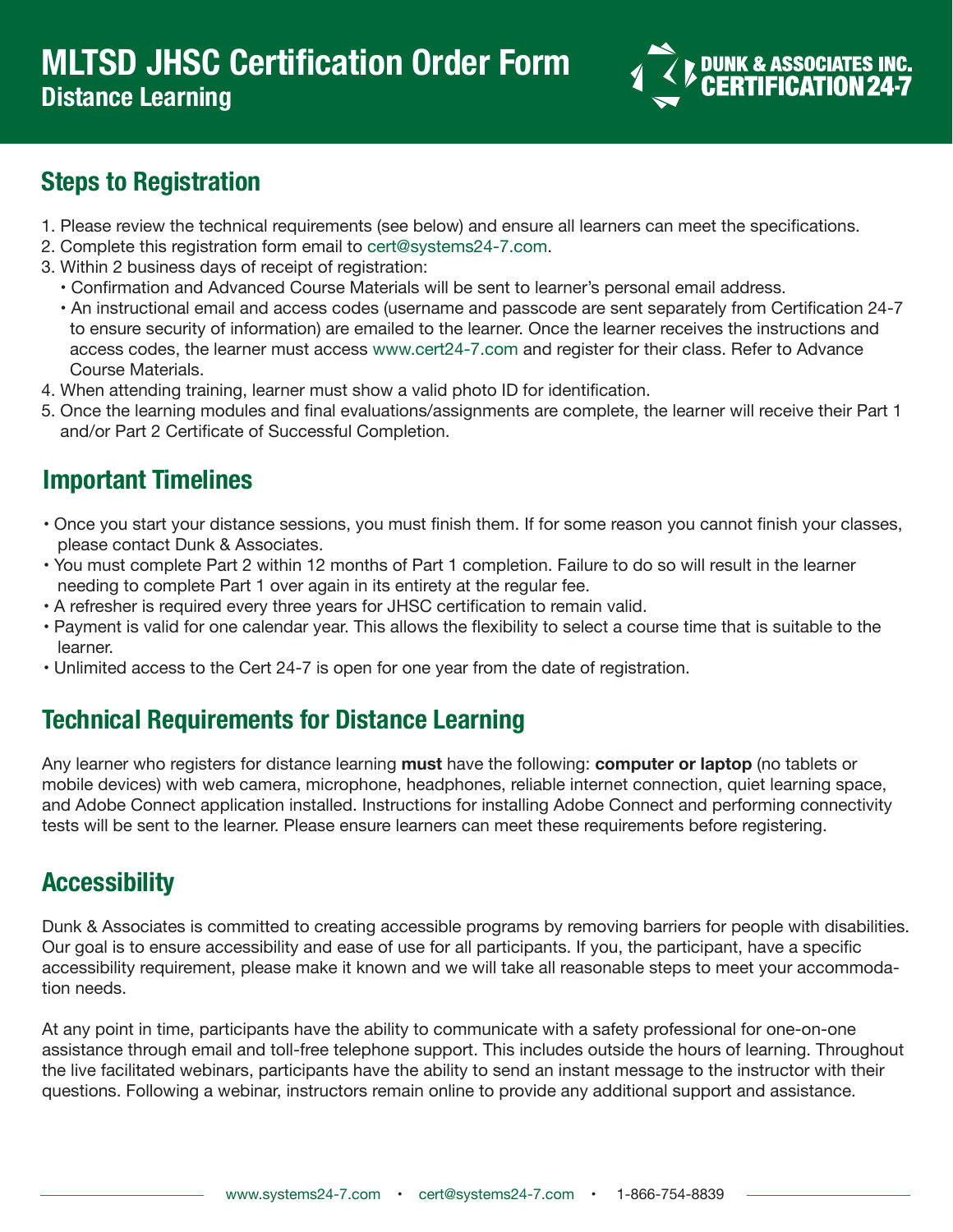#### **Distance Learning Fees**

Certification Part 1: \$415 per learner *(optional: \$75 Participant's Manual, which includes course materials, activities, the Act and shipping.)*

**Certification Part 2:** \$350 per learner and includes the Part 2 course materials (mandatory) and shipping.

Your workplace will be invoiced for payment within 10 business days of processing this order form. Purchase is non-refundable but can be transferred. Manuals will be shipped within 5 business days to the learner's home address.\*

#### **Other Fees**

If a learner must miss a registered session for either Part 1 or Part 2, they must contact Dunk & Associates and provide at least 2 business days of notice of the cancellation. Not attending a registered session takes away the ability of another learner to attend. If cancellation is not received within the designated time frame, learners will be subject to a \$75 administration fee.

If you order training, you only have one year to complete the training for Part 1 and/or Part 2 from date of payment.

*\*Please ensure that the correct mailing address is provided for the learner. If the incorrect address is provided and the manuals are returned to Dunk & Associates, the billing contact will be invoiced for the cost of the return and for resending the manual to the correct address.*